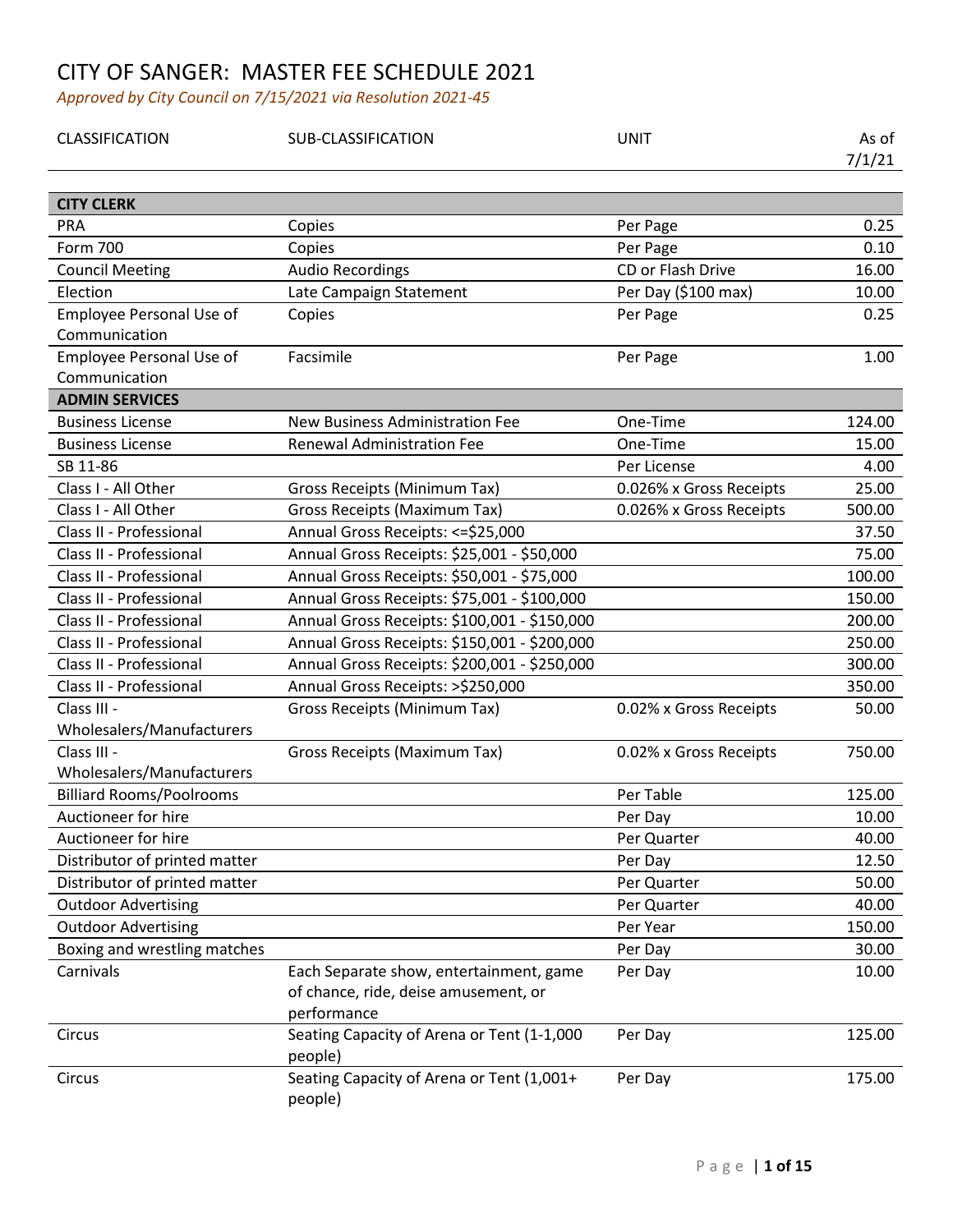| CLASSIFICATION                   | SUB-CLASSIFICATION                         | <b>UNIT</b>           | As of  |
|----------------------------------|--------------------------------------------|-----------------------|--------|
|                                  |                                            |                       | 7/1/21 |
| Performances                     | Lectures, concerts, theatrical, or musical | Per Day               | 25.00  |
| Performances                     | Lectures, concerts, theatrical, or musical | Per Month             | 125.00 |
| Performances                     | Lectures, concerts, theatrical, or musical | Per Quarter           | 175.00 |
| Amusements                       |                                            | Per Month             | 30.00  |
| <b>Public Dance</b>              |                                            |                       | 20.00  |
| Vendors                          |                                            | Per Day               | 15.00  |
|                                  | Hawker, peddler, solicitor, or canvasser   | Per Day               |        |
| Vendors                          | Hawker, peddler, solicitor, or canvasser   | Per Month             | 50.00  |
| Vendors                          | Hawker, peddler, solicitor, or canvasser   | Per Year              | 125.00 |
| Use of Vehicle                   | <b>Business wheel tax</b>                  |                       | 50.00  |
| <b>Transient Occupancy Tax</b>   |                                            | <b>Gross Receipts</b> | 4.00%  |
| <b>POLICE</b>                    |                                            |                       |        |
| Police Report                    | Copies                                     | <b>First Page</b>     | 5.00   |
| Police Report                    | Copies                                     | Per Additional Page   | 1.00   |
| <b>Body Camera</b>               | Recording                                  | Per Video             | 25.00  |
| <b>Vehicle Release</b>           |                                            |                       | 135.00 |
| <b>Vehicle Release</b>           | For DUI or Reckless Driving                |                       | 250.00 |
| <b>Vehicle Release</b>           | Unlicensed or Suspended License Driver     |                       | 200.00 |
| ABC Review & Site Inspection     |                                            |                       | 57.00  |
| Wide Overweight, Overlong        |                                            |                       | 22.00  |
| Load Review                      |                                            |                       |        |
| Vehicle Code Enforcement         |                                            |                       | 41.00  |
| Zoning Code Enforcement          |                                            |                       | 41.00  |
| <b>DUI/VIP Detail</b>            |                                            |                       | 300.00 |
| <b>Repossession Release</b>      |                                            |                       | 27.00  |
| <b>Local Background Check</b>    |                                            |                       | 31.00  |
| Clearance Letter                 |                                            |                       | 31.00  |
| <b>Special Event Permit</b>      |                                            |                       | 41.00  |
| Permit to Block Road             |                                            |                       | 57.00  |
| <b>SAPD Fingerprint Fee</b>      |                                            |                       | 16.00  |
| Live Scan (Dept of Justice only) |                                            |                       | 56.00  |
| Live Scan (DOJ & FBI)            |                                            |                       | 71.00  |
| Live Scan (CCW)                  |                                            |                       | 111.00 |
| <b>Animal Control</b>            | Impound Fee                                |                       | 47.00  |
| <b>Animal Control</b>            | Impound Boarding Fee                       | Per Day               | 11.00  |
| <b>Animal Control</b>            | Additional for Unaltered Cat or Dog        | 1st Time              | 35.00  |
| <b>Animal Control</b>            | Additional for Unaltered Cat or Dog        | 2nd Time              | 50.00  |
| <b>Animal Control</b>            | Additional for Unaltered Cat or Dog        | 3rd Time and Future   | 100.00 |
|                                  |                                            | Times                 |        |
| <b>Animal Control</b>            | Adoption Fee: Dog                          | Per Dog               | 93.00  |
| <b>Animal Control</b>            | Adoption Fee: Cat                          | Per Cat               | 70.00  |
| <b>Animal Control</b>            | Owner Relinquishment: Alive                | Per Animal            | 70.00  |
| <b>Animal Control</b>            | Owner Relinquishment: Deceased             | Per Animal            | 36.00  |
|                                  |                                            |                       |        |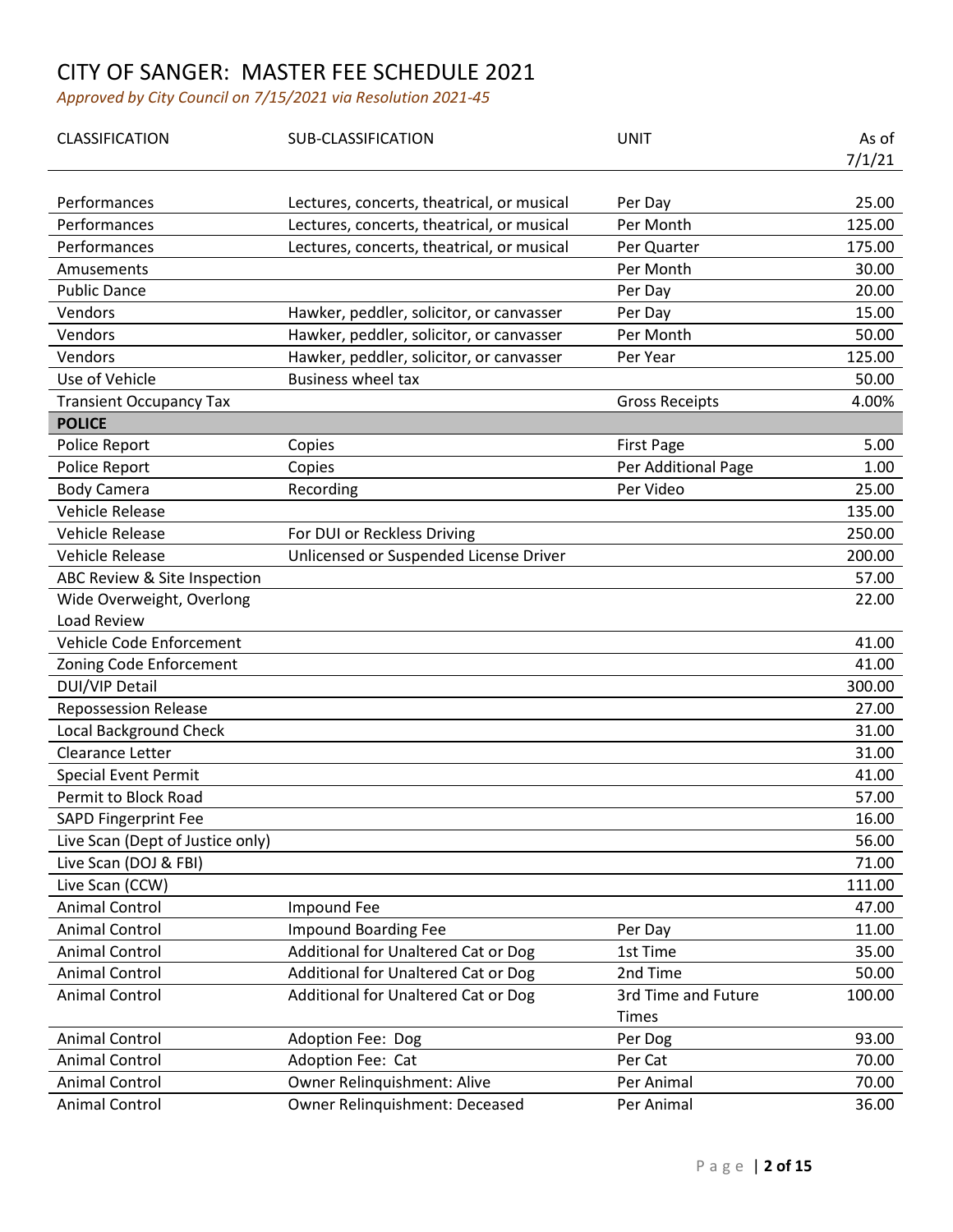| CLASSIFICATION               | SUB-CLASSIFICATION                              | <b>UNIT</b>                  | As of<br>7/1/21 |
|------------------------------|-------------------------------------------------|------------------------------|-----------------|
|                              |                                                 |                              |                 |
| Animal Control               | Dog License Fees: Altered                       | Monthly License              | 2.00            |
| <b>Animal Control</b>        | Dog License Fees: Altered                       | 1-Year License               | 12.00           |
| <b>Animal Control</b>        | Dog License Fees: Altered                       | 2-Year License               | 24.00           |
| <b>Animal Control</b>        | Dog License Fees: Altered                       | 3-Year License               | 36.00           |
| <b>Animal Control</b>        | Dog License Fees: Altered, Senior               | Monthly License              | 1.00            |
| <b>Animal Control</b>        | Dog License Fees: Altered, Senior               | 1-Year License               | 6.00            |
| <b>Animal Control</b>        | Dog License Fees: Altered, Senior               | 2-Year License               | 12.00           |
| <b>Animal Control</b>        | Dog License Fees: Altered, Senior               | 3-Year License               | 18.00           |
| <b>Animal Control</b>        | Dog License Fees: Unaltered                     | Monthly License              | 3.00            |
| <b>Animal Control</b>        | Dog License Fees: Unaltered                     | 1-Year License               | 18.00           |
| <b>Animal Control</b>        | Dog License Fees: Unaltered                     | 2-Year License               | 36.00           |
| <b>Animal Control</b>        | Dog License Fees: Unaltered                     | 3-Year License               | 54.00           |
| <b>Animal Control</b>        | Dog License Fees: Unaltered, Senior             | Monthly License              | 2.00            |
| <b>Animal Control</b>        | Dog License Fees: Unaltered, Senior             | 1-Year License               | 12.00           |
| <b>Animal Control</b>        | Dog License Fees: Unaltered, Senior             | 2-Year License               | 24.00           |
| <b>Animal Control</b>        | Dog License Fees: Unaltered, Senior             | 3-Year License               | 36.00           |
| <b>PARKS &amp; REC</b>       |                                                 |                              |                 |
| <b>Recreational Swimming</b> | Slide Pool                                      | Per Youth                    | 3.00            |
| <b>Recreational Swimming</b> | Slide Pool                                      | Per Adult                    | 4.00            |
| <b>Recreational Swimming</b> | Main Pool                                       | Per Person                   | 2.00            |
| <b>Recreational Swimming</b> | <b>Wading Pool</b>                              | Per Youth or Adult non-      | 1.00            |
|                              |                                                 | swimmer                      |                 |
| <b>Recreational Swimming</b> | <b>Family Swim Night</b>                        | Per Person                   | 2.00            |
| Pool Rental                  | Full Facility, Main, Slide, and Wading Pools    |                              | 450.00          |
| Insurance                    | Parties of fewer than 50 people                 |                              | 146.62          |
| Insurance                    | Parties of 50 people or more                    |                              | 162.10          |
| <b>Swim Lessons</b>          | <b>Group Classes</b>                            | Per Session                  | 40.00           |
| <b>Swim Lessons</b>          | Semi-Private                                    | Per Session                  | 55.00           |
| <b>Swim Lessons</b>          | Private                                         | Per Session                  | 65.00           |
| Swim Lessons                 | <b>Charge for Non-Residents</b>                 | <b>Added to Per Session</b>  | 10.00           |
| Classes                      | Aerobics                                        | Per Month of 3x Per Week     | 10.00           |
| Classes                      | <b>Boxing</b>                                   |                              | 0.00            |
| <b>Special Events</b>        | Blossom Trail Run (1/8 Mile)                    | Per Child                    | 0.00            |
| <b>Special Events</b>        | Blossom Trail Run (1/4 Mile)                    | Per Child                    | 5.00            |
| <b>Special Events</b>        | Blossom Trail Run (1/2 Mile)                    | Per Child                    | 10.00           |
| <b>Special Events</b>        | Blossom Trail Run (10K Non-Competitive<br>Walk) | Per Adult                    | 20.00           |
| <b>Special Events</b>        | Blossom Trail Run (2.2 Mile Walk)               | Per Adult                    | 25.00           |
| <b>Special Events</b>        | Blossom Trail Run (2.2 Mile Run)                | Per Adult                    | 35.00           |
| <b>Special Events</b>        | Blossom Trail Run (10K Run)                     | Per Adult                    | 40.00           |
| Classes                      | Gymnastics                                      | Per Month of 4x Per<br>Month | 20.00           |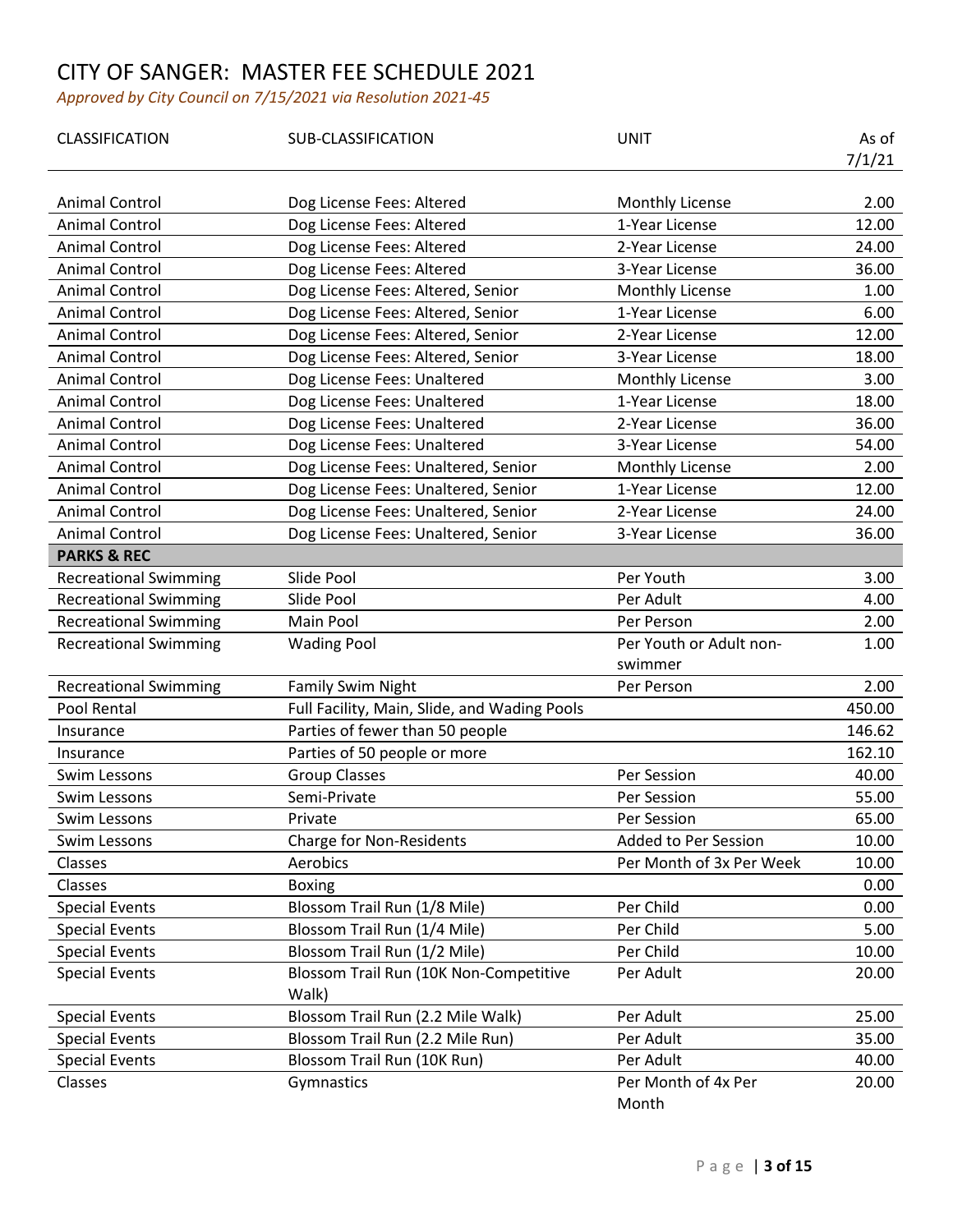| CLASSIFICATION                    | SUB-CLASSIFICATION                       | <b>UNIT</b>                       | As of     |
|-----------------------------------|------------------------------------------|-----------------------------------|-----------|
|                                   |                                          |                                   | 7/1/21    |
| Youth Sports                      | Youth Basketball                         | <b>October Registration</b>       | 25.00     |
| Youth Sports                      | <b>Youth Basketball</b>                  | November Registration             | 30.00     |
| <b>Youth Sports</b>               | Youth Basketball                         | <b>December Registration</b>      | 35.00     |
| Youth Sports                      | Youth Basketball                         | January Registration              | 40.00     |
| Youth Sports                      | <b>Beginners Basketball Camp</b>         | 1st Child                         | 20.00     |
| Youth Sports                      | Beginners Basketball Camp                | 1st Child's 1st Sibling           | 10.00     |
| <b>Youth Sports</b>               | <b>Beginners Basketball Camp</b>         | 1st Child's 2nd Sibling           | 0.00      |
| Youth Sports                      | Tiny Tot Sports Development - Football   | Per Tiny Tot                      | 45.00     |
| Youth Sports                      | Tiny Tot Sports Development - Basketball | Per Tiny Tot                      | 50.00     |
| Summer Fun                        | Registration: Before Deadline            | Per Session                       | 40.00     |
| Summer Fun                        | Registration: After Deadline             | Per Session                       | 50.00     |
| Summer Fun                        | Late Pick Up Fee (15 Minutes Late)       | Per Occurrence                    | 10.00     |
| Summer Fun                        | Pre-pay                                  | <b>Includes All Four Sessions</b> | 140.00    |
| Volunteer-In-Training             | <b>Junior Recreation Leader</b>          | Summer (8 Weeks)                  | 100.00    |
| Youth Sports                      | Girls Softball including ASA Fee         | <b>1st Registration Period</b>    | 50.00     |
| Youth Sports                      | Girls Softball including ASA Fee         | 2nd Registration Period           | 55.00     |
| Youth Sports                      | Girls Softball including ASA Fee         | <b>3rd Registration Period</b>    | 60.00     |
| <b>Youth Sports</b>               | Girls Softball including ASA Fee         | 4th Registration Period           | 65.00     |
| Youth Sports                      | Jr. Giants                               |                                   | 0.00      |
| Classes                           | Karate                                   | Per Month                         | 25.00     |
| Classes                           | Low Impact Aerobics                      | Per Class                         | 5.00      |
| Open Gym                          | <b>Basketball or Volleyball</b>          | Per Person                        | 2.00      |
| Open Gym                          | <b>Basketball or Volleyball</b>          | Season Pass                       | 20.00     |
| Classes                           | Photography                              | Per Class                         | 25.00     |
| Classes                           | Red Cross CPR / AED / First Aid          | Per Certification                 | $25.00 -$ |
|                                   |                                          |                                   | 55.00     |
| <b>Special Events</b>             | Movies in the Park                       |                                   | 0.00      |
| <b>Special Events</b>             | July 4th Spectacular                     | Per Person at Gate                | 3.00      |
| <b>Special Events</b>             | <b>Halloween Event</b>                   |                                   | 0.00      |
| Classes                           | Zumba                                    | Per Class                         | 3.00      |
| Classes                           | Zumba                                    | Per Month                         | 28.00     |
| <b>Facility Rental: Community</b> | <b>Private Rentals</b>                   | <b>Security Deposit</b>           | 250.00    |
| Center                            |                                          |                                   |           |
| <b>Facility Rental: Community</b> | <b>Private Rentals</b>                   | <b>First Four Hours</b>           | 500.00    |
| Center                            |                                          |                                   |           |
| Facility Rental: Community        | <b>Private Rentals</b>                   | <b>Each Additional Hour</b>       | 85.00     |
| Center                            |                                          |                                   |           |
| Facility Rental: Community        | <b>Private Rentals</b>                   | Two Hours of Decorating           | 75.00     |
| Center                            |                                          |                                   |           |
| <b>Facility Rental: Community</b> | <b>Private Rentals</b>                   | <b>Each Additional</b>            | 35.00     |
| Center                            |                                          | Decorating Hour                   |           |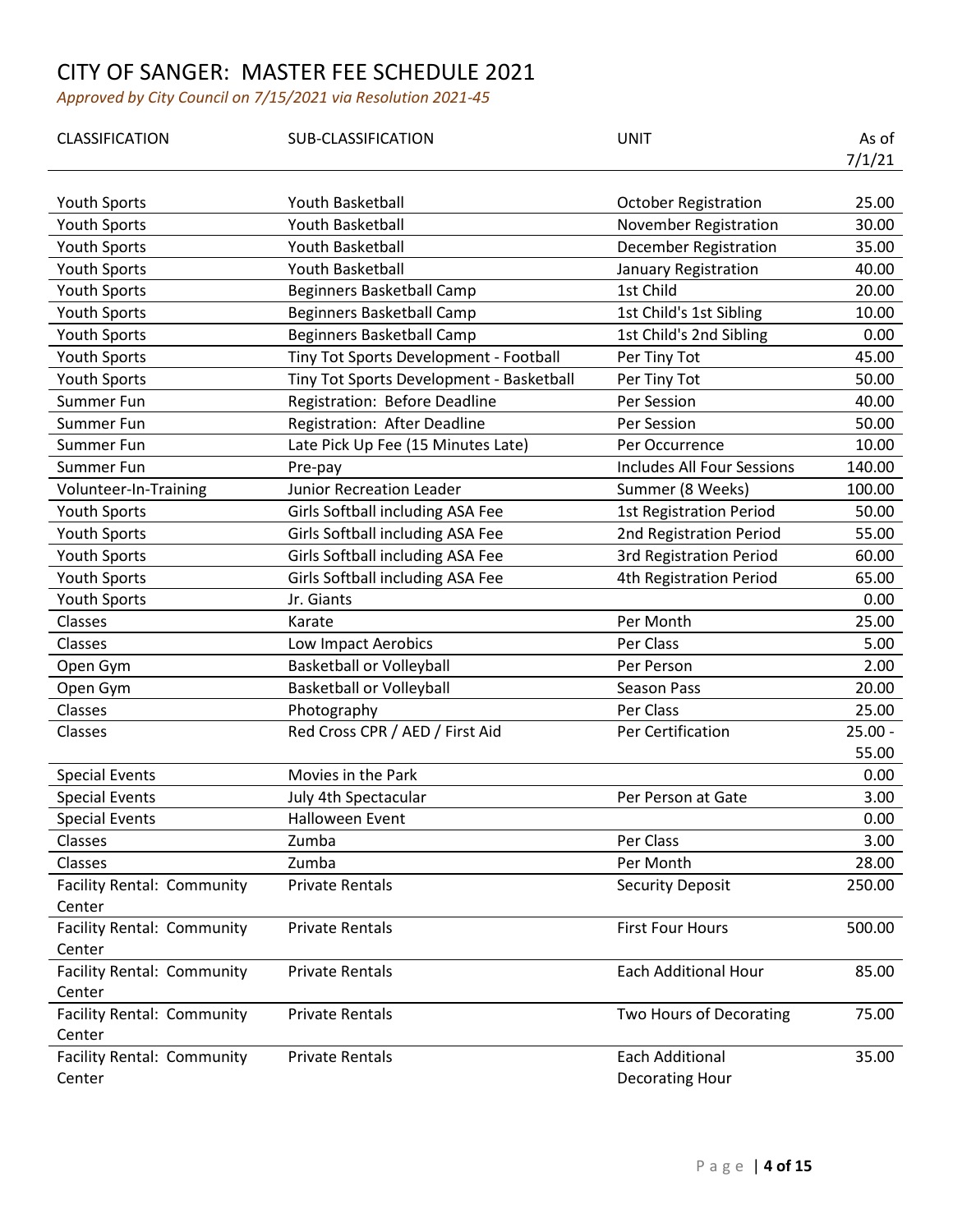| CLASSIFICATION                                     | SUB-CLASSIFICATION                                             | <b>UNIT</b>                 | As of<br>7/1/21 |
|----------------------------------------------------|----------------------------------------------------------------|-----------------------------|-----------------|
| <b>Facility Rental: Community</b><br>Center        | Non-Profit Rentals (Must Provide Proof of<br>Status)           | <b>First Four Hours</b>     | 375.00          |
| <b>Facility Rental: Community</b><br>Center        | Non-Profit Rentals (Must Provide Proof of<br>Status)           | <b>Each Additional Hour</b> | 85.00           |
| <b>Facility Rental: Community</b><br>Center        | <b>Governmental Groups</b>                                     | <b>First Four Hours</b>     | 300.00          |
| <b>Facility Rental: Community</b><br>Center        | <b>Governmental Groups</b>                                     | Each Additional Hour        | 75.00           |
| <b>Facility Rental: Community</b><br>Center        | Meeting Room (Rooms 4 & 5, 2 & 3, etc.)                        | <b>First Two Hours</b>      | 75.00           |
| <b>Facility Rental: Community</b><br>Center        | Meeting Room (Rooms 4 & 5, 2 & 3, etc.)                        | <b>Each Additional Hour</b> | 25.00           |
| Facility Rental: Park -<br><b>Insurance Charge</b> | Groups of 30+, Use of Bounce House, Etc.                       | <b>Entire Day</b>           | 162.10          |
| Facility Rental: Park                              | Selected Areas: Parties of 1-29 People                         | <b>Entire Day</b>           | 25.00           |
| Facility Rental: Park                              | Selected Areas: Parties of 30+ People                          | Entire Day + Insurance      | 187.10          |
| <b>Facility Rental: Park</b>                       | Sanger Park Covered Pavilion with<br><b>Concession Area</b>    | <b>Entire Day</b>           | 100.00          |
| Facility Rental: Park                              | Sanger Park Covered Pavilion without<br><b>Concession Area</b> | <b>Entire Day</b>           | 75.00           |
| Facility Rental: Park                              | Sanger Park Stage with Power                                   | <b>Entire Day</b>           | 75.00           |
| Facility Rental: Park                              | <b>Whole Park</b>                                              | <b>Entire Day</b>           | 310.00          |
| <b>Facility Rental: Park</b>                       | Special Event Deposit: 250 - 999 People                        | <b>Entire Day</b>           | 300.00          |
| Facility Rental: Park                              | Special Event Deposit: 1,000 - 2,999 People                    | <b>Entire Day</b>           | 500.00          |
| Facility Rental: Park                              | Special Event Deposit: 3,000 + People                          | <b>Entire Day</b>           | 1,000.00        |
| <b>Facility Rental: Park</b>                       | <b>JFK Covered Park Pavilion</b>                               | <b>Entire Day</b>           | 35.00           |
| Facility Rental: Park (Non-<br>Resident)           | Selected Areas: Parties of 1-29 People                         | <b>Entire Day</b>           | 25.00           |
| Facility Rental: Park (Non-<br>Resident)           | Selected Areas: Parties of 30+ People                          | Entire Day + Insurance      | 187.10          |
| Facility Rental: Park (Non-<br>Resident)           | Sanger Park Covered Pavilion with<br><b>Concession Area</b>    | <b>Entire Day</b>           | 100.00          |
| Facility Rental: Park (Non-<br>Resident)           | Sanger Park Covered Pavilion without<br><b>Concession Area</b> | <b>Entire Day</b>           | 75.00           |
| Facility Rental: Park (Non-<br>Resident)           | Sanger Park Stage with Power                                   | <b>Entire Day</b>           | 75.00           |
| Facility Rental: Park (Non-<br>Resident)           | <b>Whole Park</b>                                              | <b>Entire Day</b>           | 310.00          |
| Facility Rental: Park (Non-<br>Resident)           | Special Event Deposit: 250 - 999 People                        | <b>Entire Day</b>           | 300.00          |
| Facility Rental: Park (Non-<br>Resident)           | Special Event Deposit: 1,000 - 2,999 People                    | <b>Entire Day</b>           | 500.00          |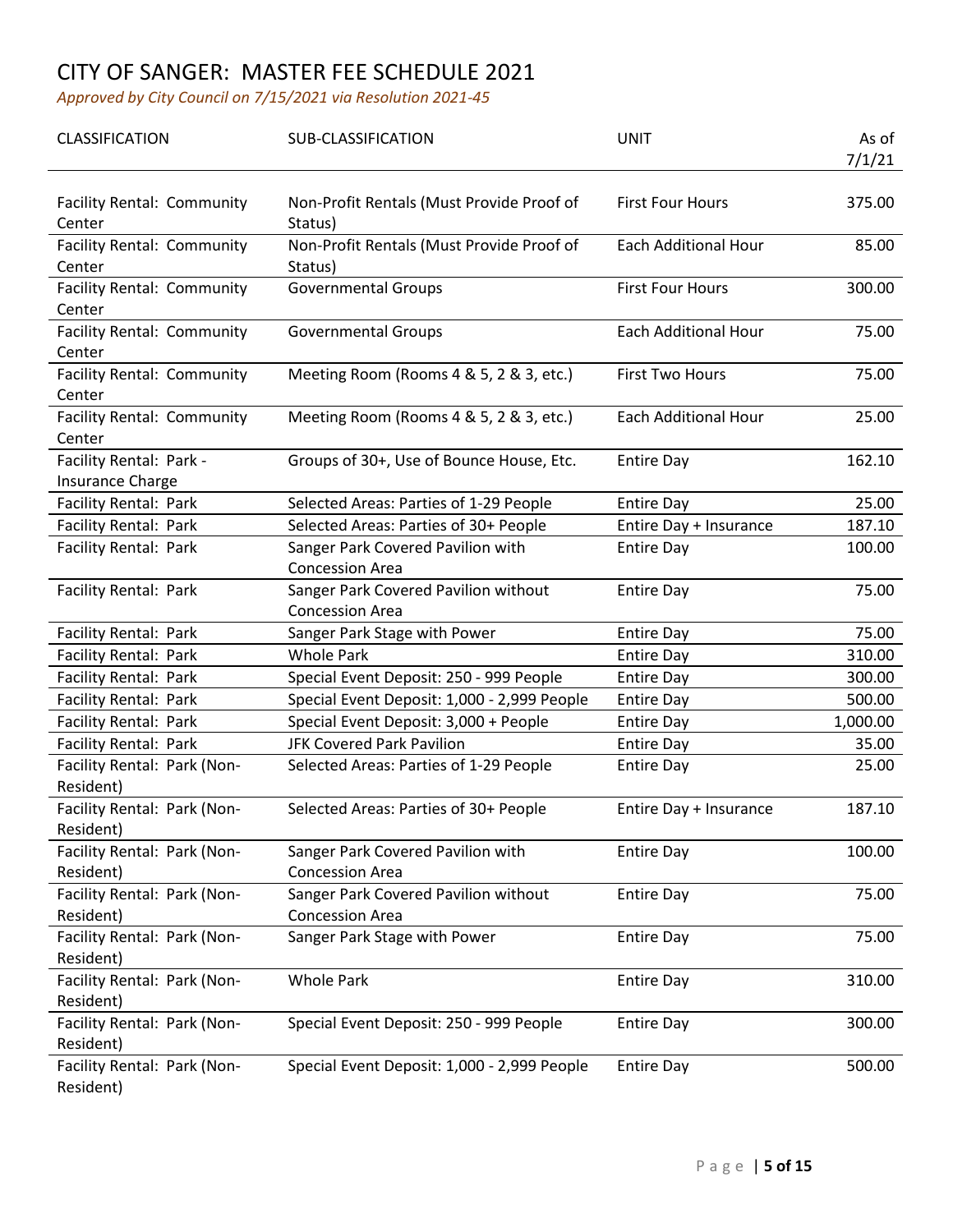| <b>CLASSIFICATION</b>                               | SUB-CLASSIFICATION                          | <b>UNIT</b>                  | As of<br>7/1/21 |
|-----------------------------------------------------|---------------------------------------------|------------------------------|-----------------|
| Facility Rental: Park (Non-<br>Resident)            | Special Event Deposit: 3,000 + People       | <b>Entire Day</b>            | 1,000.00        |
| Facility Rental: Park (Non-<br>Resident)            | <b>JFK Covered Park Pavilion</b>            | <b>Entire Day</b>            | 35.00           |
| <b>Facility Rental: Other Facilities</b>            | Spray Park                                  | Deposit                      | 100.00          |
| <b>Facility Rental: Other Facilities</b>            | Spray Park                                  | <b>First Two Hours</b>       | 150.00          |
| Facility Rental: Other Facilities                   | Spray Park                                  | Third Hour                   | 75.00           |
| <b>Facility Rental: Other Facilities</b>            | <b>Faller Park Softball Field</b>           | <b>Adults Per Day</b>        | 50.00           |
| Facility Rental: Other Facilities                   | <b>Faller Park Softball Field</b>           | Youth Per Day                | 40.00           |
| <b>Facility Rental: Other Facilities</b>            | <b>Faller Park Softball Field</b>           | 500-999 People               | 350.00          |
| <b>Facility Rental: Other Facilities</b>            | <b>Faller Park Softball Field</b>           | 1,000 - 2,999 People         | 500.00          |
| <b>Facility Rental: Other Facilities</b>            | Rotary Softball Field & Lights (No Set Up)  | <b>Adults Per Day</b>        | 70.00           |
| <b>Facility Rental: Other Facilities</b>            | Rotary Softball Field & Lights (No Set Up)  | Youth Per Day                | 50.00           |
| Facility Rental: Other Facilities                   | Rotary Softball Field & Lights (No Set Up)  | 500-999 People               | 350.00          |
| <b>Facility Rental: Other Facilities</b>            | Rotary Softball Field & Lights (No Set Up)  | 1,000 - 2,999 People         | 500.00          |
| <b>Facility Rental: Other Facilities</b>            | Cesar Chavez / JFK Soccer Field (No Set Up) | <b>Adults Per Day</b>        | 50.00           |
| Facility Rental: Other Facilities                   | Cesar Chavez / JFK Soccer Field (No Set Up) | Youth Per Day                | 70.00           |
| Facility Rental: Other Facilities                   | Cesar Chavez / JFK Soccer Field (No Set Up) | <b>Chavez Concession Per</b> | 30.00           |
|                                                     |                                             | Day                          |                 |
| Facility Rental: Other Facilities                   | Leagues Over 250 Players                    | Per Day                      | 250.00          |
| <b>DEVELOPMENT SERVICES</b>                         |                                             |                              |                 |
| <b>New Applications</b>                             | Minor Site Plan Review                      |                              | 1,329.00        |
| <b>New Applications</b>                             | <b>Minor Conditional Use Permit</b>         |                              | 1,630.00        |
| <b>New Applications</b>                             | <b>Vesting Tentative Tract Map Review</b>   |                              | 6,127.00        |
| <b>Basin Excavation Permit Fee</b>                  |                                             |                              | 75.00           |
| Fill Dirt Sale Fee                                  |                                             | Per Cubic Yard               | 1.00            |
| Water Front Footage Fee                             |                                             | Per Linear Foot              | 27.50           |
| Sewer Front Footage Fee                             |                                             | Per Linear Foot              | 29.50           |
| Appeal                                              | Planning Commission to City Council         |                              | 625.00          |
| Appeal                                              | Administrative Decision to Planning         |                              | 625.00          |
| Annexation                                          | Commission                                  | Deposit                      | 2,300.00        |
| Annexation                                          |                                             | Plus Cost                    | Actual          |
|                                                     |                                             |                              | Costs           |
| <b>Conditional Use Permit</b>                       |                                             |                              | 2,900.00        |
| Temporary Use permit                                |                                             |                              | 415.00          |
| De minimus Finding                                  |                                             |                              | 280.00          |
| Environmental Assessment Study/Negative Declaration |                                             |                              | 855.00          |
| <b>Environmental Impact Report</b>                  |                                             | Deposit                      | 1,690.00        |
| Review                                              |                                             |                              |                 |
| <b>Environmental Impact Report</b>                  |                                             | Plus Cost                    | Actual          |
| Review                                              |                                             |                              | Costs           |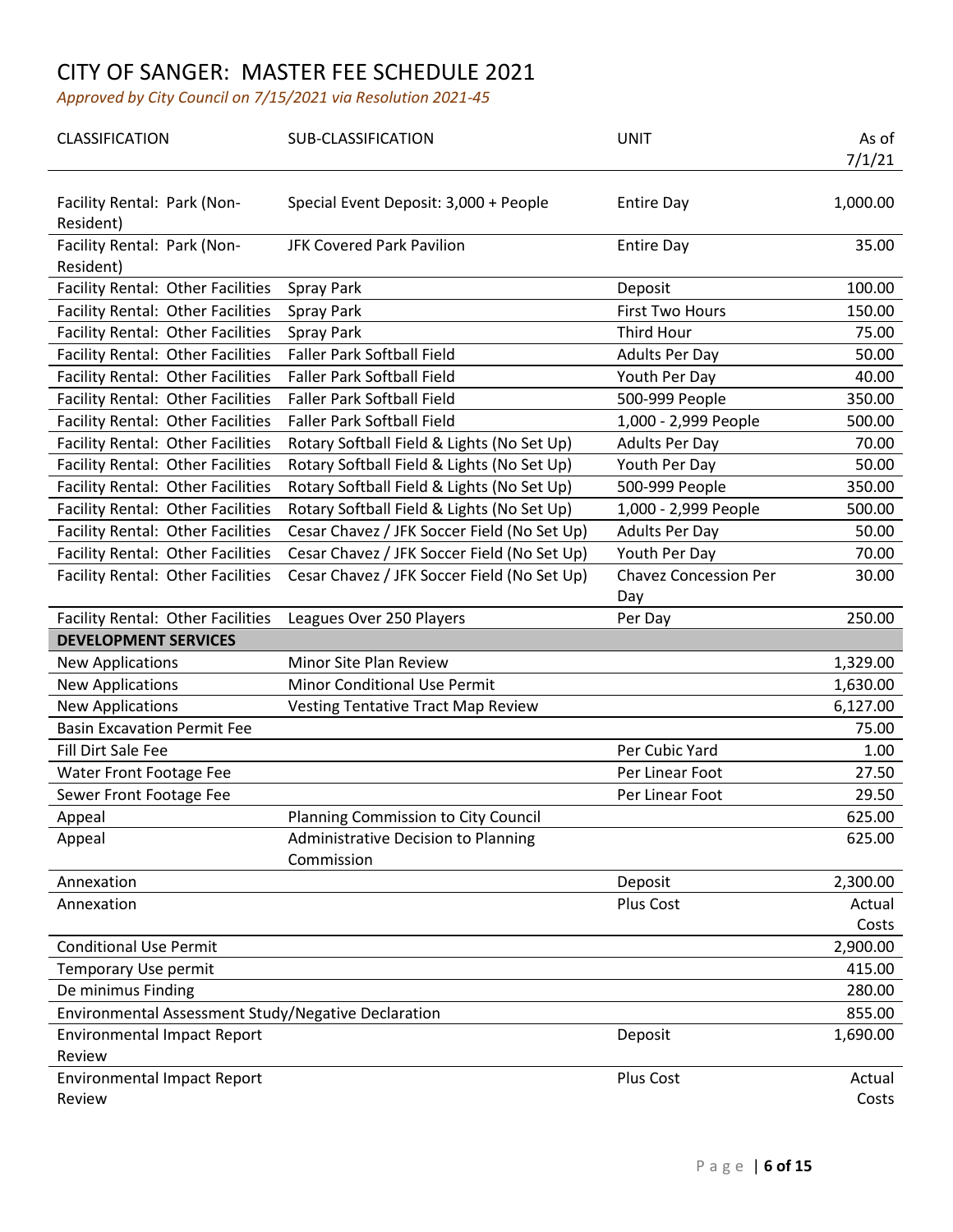| <b>CLASSIFICATION</b>               | SUB-CLASSIFICATION                                        | <b>UNIT</b>                 | As of<br>7/1/21 |
|-------------------------------------|-----------------------------------------------------------|-----------------------------|-----------------|
| <b>Mitigated Monitoring Plan</b>    |                                                           | Deposit                     | 870.00          |
| Preparation                         |                                                           |                             |                 |
| <b>Mitigated Monitoring Plan</b>    |                                                           | Plus Cost                   | Actual          |
| Preparation                         |                                                           |                             | Costs<br>755.00 |
| <b>Impact Mitigation Monitoring</b> |                                                           | Deposit<br>Plus Cost        |                 |
| <b>Impact Mitigation Monitoring</b> |                                                           |                             | Actual<br>Costs |
| <b>General Plan Review &amp;</b>    |                                                           | Deposit                     | 2,040.00        |
| Revision                            |                                                           |                             |                 |
| <b>General Plan Review &amp;</b>    |                                                           | Plus Cost                   | Actual          |
| Revision                            |                                                           |                             | Costs           |
| Site Plan (SP)                      | SP / Design Review                                        |                             | 2,740.00        |
| Site Plan (SP)                      | Amendments to SP / Design Review                          |                             | 1,370.00        |
| Site Plan (SP)                      | SP Time Extension Review                                  |                             | 440.00          |
| Site Plan (SP)                      | Final SP Inspection                                       | Deposit                     | 780.00          |
| Site Plan (SP)                      | Final SP Inspection                                       | Plus Cost                   | Actual          |
|                                     |                                                           |                             | Costs           |
| Lot Line Adjustment Review          | (Inc. Document Prep Fee for Certificate of<br>Compliance) |                             | 1,250.00        |
| <b>Document Preparation Fee</b>     |                                                           |                             | 250.00          |
| Parcel Map (PM)                     | <b>Tentative PM Review</b>                                |                             | 1,415.00        |
| Parcel Map (PM)                     | Amendments to PM                                          | Deposit                     | 1,000.00        |
| Parcel Map (PM)                     | Amendments to PM                                          | Plus Cost                   | Actual          |
|                                     |                                                           |                             | Costs           |
| Parcel Map (PM)                     | <b>Tentative PM Extension</b>                             |                             | 775.00          |
| Parcel Map (PM)                     | <b>Final PM Check</b>                                     | <b>Base Fee Per Parcel</b>  | 3,460.00        |
| Parcel Map (PM)                     | Final PM Check                                            | <b>Plus Cost Per Parcel</b> | 150.00          |
| Tract Map (TM)                      | <b>Tentative TM Review</b>                                |                             | 3,255.00        |
| Tract Map (TM)                      | Amendments to TM                                          | Deposit                     | 1,000.00        |
| Tract Map (TM)                      | Amendments to TM                                          | Plus Cost                   | Actual          |
|                                     |                                                           |                             | Costs           |
| Tract Map (TM)                      | Final TM Check                                            | Deposit                     | 6,500.00        |
| Tract Map (TM)                      | Final TM Check                                            | Plus Cost                   | Actual          |
|                                     |                                                           |                             | Costs           |
| Tract Map (TM)                      | <b>Tentative TM Extension</b>                             |                             | 775.00          |
| Plan Check (PC)                     | <b>Subdivision PC Inspection</b>                          | Deposit                     | 2,000.00        |
| Plan Check (PC)                     | <b>Subdivision PC Inspection</b>                          | Plus Cost                   | Actual          |
|                                     |                                                           |                             | Costs           |
| Plan Check (PC)                     | Subdivision PC Check & Inspection                         | Deposit                     | 13,150.00       |
| Plan Check (PC)                     | Subdivision PC Check & Inspection                         | Plus Cost                   | Actual<br>Costs |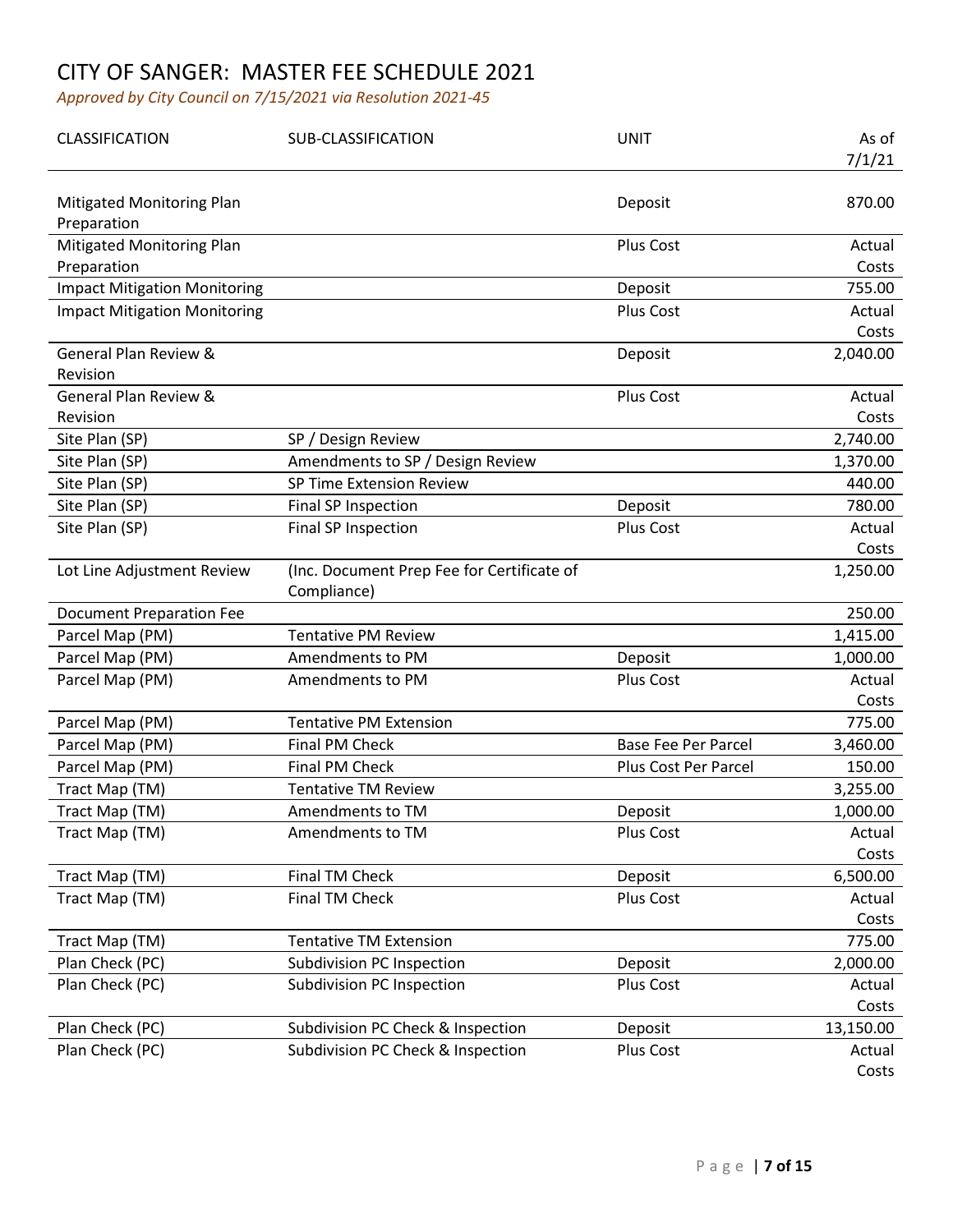| CLASSIFICATION                               | SUB-CLASSIFICATION                               | <b>UNIT</b>       | As of                         |
|----------------------------------------------|--------------------------------------------------|-------------------|-------------------------------|
|                                              |                                                  |                   | 7/1/21                        |
|                                              |                                                  |                   |                               |
| Rezone/Pre-Zone Map                          |                                                  |                   | 3,250.00                      |
| Amendment                                    |                                                  |                   |                               |
| <b>Text Amendment to Zoning</b><br>Ordinance |                                                  |                   | 2,950.00                      |
| Variance Review                              |                                                  |                   | 2,900.00                      |
| <b>Code Enforcement</b>                      |                                                  |                   | 450.00                        |
| Change of Occupancy Review                   |                                                  |                   | 155.00                        |
| R.O.W. Encroachment Review                   |                                                  |                   | 390.00                        |
| R.O.W. Encroachment Review                   |                                                  | <b>Permit Fee</b> | 75.00                         |
| <b>Special Traffic/Curb Marking</b>          |                                                  | Minimum           | 220.00                        |
| Services                                     |                                                  |                   |                               |
| <b>Special Traffic/Curb Marking</b>          |                                                  | Plus Cost         | Actual                        |
| <b>Services</b>                              |                                                  |                   | Costs                         |
| Landscape Plan Check                         |                                                  | Deposit           | 1,000.00                      |
| Landscape Plan Check                         |                                                  | Plus Cost         | Actual                        |
|                                              |                                                  |                   | Costs                         |
| Landscape Inspection                         |                                                  | Deposit           | 1,000.00                      |
| Landscape Inspection                         |                                                  | Plus Cost         | Actual                        |
|                                              |                                                  |                   | Costs                         |
| Maps - Zoning/General                        |                                                  | 400 scale         | 10.00                         |
| Plan/Street                                  |                                                  |                   |                               |
| Maps - Zoning/General                        |                                                  | 800 scale         | 5.00                          |
| Plan/Street                                  |                                                  |                   |                               |
| Maps - Zoning/General                        |                                                  | <b>Color Maps</b> | 15.00                         |
| Plan/Street                                  |                                                  |                   |                               |
| <b>Agenda/Minute Mailing</b>                 |                                                  | Per Year          | 25.00                         |
| Service                                      |                                                  |                   |                               |
| <b>Document Printing/Copying</b>             |                                                  | Per Month         | 3.00                          |
| <b>Document Printing/Copying</b>             | First 10 Pages                                   | Per Page          | 0.25                          |
| <b>Document Printing/Copying</b>             | Page 11+                                         | Per Page          | 0.10                          |
| <b>Document Printing/Copying</b>             | Zoning Ordinance Document                        |                   | 15.70                         |
| <b>Document Printing/Copying</b>             | <b>General Plan Document</b>                     |                   | 15.00                         |
| <b>Document Printing/Copying</b>             | <b>Standard Specifications &amp; Plans</b>       |                   | 25.00                         |
| <b>Document Printing/Copying</b>             | <b>Housing Element</b>                           |                   | 9.55                          |
| <b>Document Printing/Copying</b>             | Southeast Sanger Area Specific Plan              |                   | 8.20                          |
| <b>Document Printing/Copying</b>             | <b>Subdivision Ordinance Chapter</b>             |                   | 3.50                          |
| <b>Document Printing/Copying</b>             | <b>Community Design Standards and Guidelines</b> |                   | 10.00                         |
| <b>Building Plan Check Fee</b>               |                                                  |                   | 2013 California Building Code |
| <b>Building Inspection</b>                   |                                                  |                   | 2013 California Building Code |
| <b>Special Building Inspection</b>           |                                                  |                   | 2013 California Building Code |
| <b>Building Demolition Review &amp;</b>      |                                                  | Deposit           | 300.00                        |
| Inspection                                   |                                                  |                   |                               |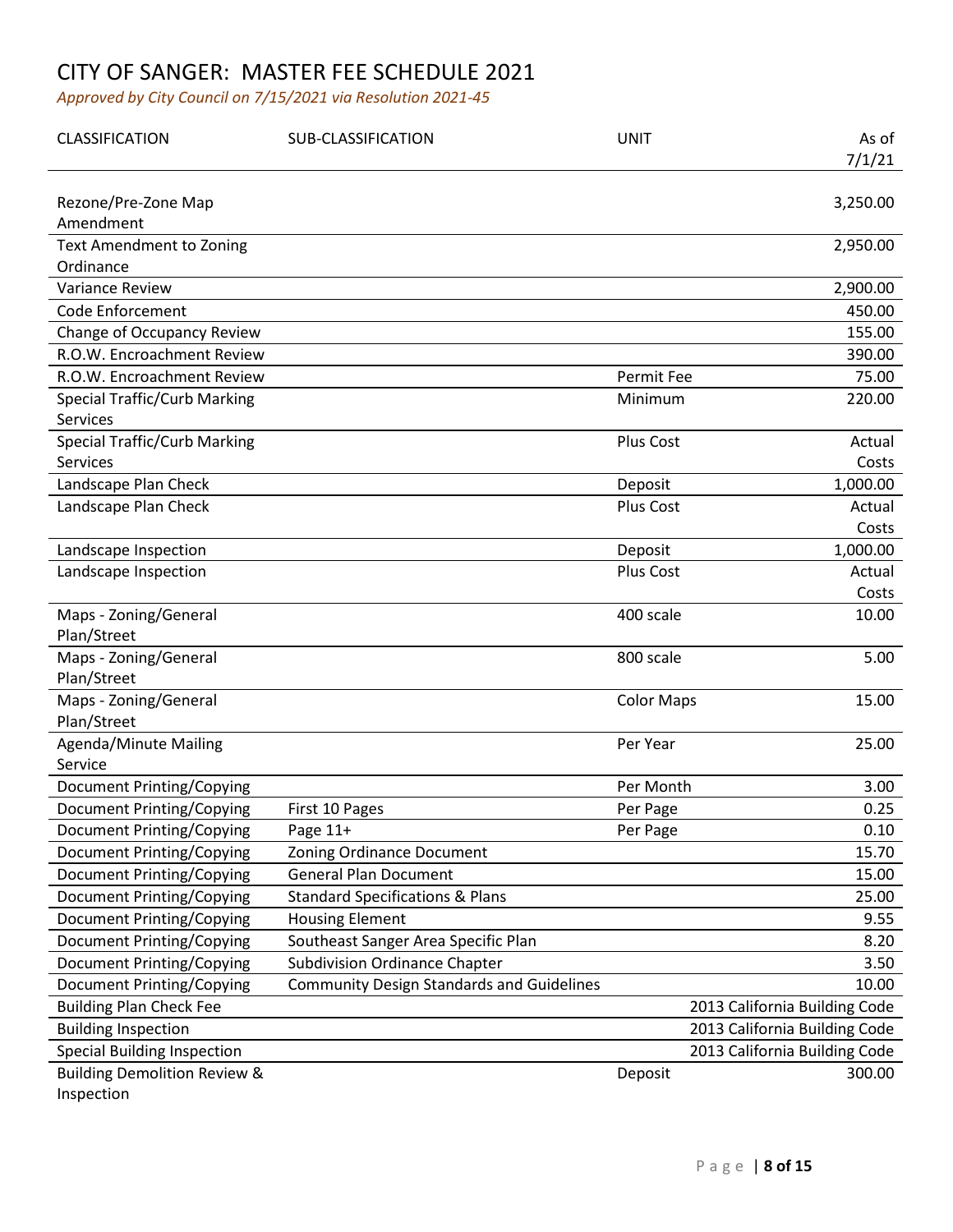| CLASSIFICATION                                              | SUB-CLASSIFICATION                       | <b>UNIT</b>                       | As of<br>7/1/21 |
|-------------------------------------------------------------|------------------------------------------|-----------------------------------|-----------------|
| <b>Building Demolition Review &amp;</b><br>Inspection       |                                          | <b>Plus Permit Processing</b>     | 10.00           |
| Dangerous/Abandoned Building Code Enforcement               |                                          | MSI Fully Burdened Hourly Rate    |                 |
| <b>Grading Plan Check</b>                                   |                                          | Deposit                           | 1,000.00        |
| <b>Grading Plan Check</b>                                   |                                          | Plus Cost                         | Actual          |
|                                                             |                                          |                                   | Costs           |
| <b>Grading Inspection</b>                                   |                                          | Deposit                           | 1,000.00        |
| <b>Grading Inspection</b>                                   |                                          | Plus Cost                         | Actual          |
|                                                             |                                          |                                   | Costs           |
| <b>Street Vacation Request Processing (minimum deposit)</b> |                                          |                                   | 820.00          |
| New Address/Change of                                       |                                          |                                   | 95.00           |
| Address                                                     |                                          |                                   |                 |
| Building / Zoning/Flood Plane                               |                                          |                                   | 56.00           |
| Letters                                                     |                                          |                                   |                 |
| <b>Building Permits</b>                                     | <b>Based on Construction Valuation</b>   | $$1 - 500$                        | 48.00           |
| <b>Building Permits</b>                                     | <b>Based on Construction Valuation</b>   | $$501 - 2,000$                    | 82.00           |
| <b>Building Permits</b>                                     | <b>Based on Construction Valuation</b>   | $$2,001 - 25,000$                 | 107.00          |
| <b>Building Permits</b>                                     | <b>Based on Construction Valuation</b>   | \$25,001 - 50,000                 | 563.00          |
| <b>Building Permits</b>                                     | <b>Based on Construction Valuation</b>   | \$50,001 - 100,000                | 924.00          |
| <b>Building Permits</b>                                     | <b>Based on Construction Valuation</b>   | \$100,001 - 500,000               | 1,427.00        |
| <b>Building Permits</b>                                     | <b>Based on Construction Valuation</b>   | \$500,001 - 1,000,000             | 4,641.00        |
| <b>Building Permits</b>                                     | <b>Based on Construction Valuation</b>   | \$1,000,000+                      | 8,050.00        |
| <b>Building Permits - Extension</b>                         | <b>Based on Construction Valuation</b>   | $$1 - 500$                        | 7.20            |
| <b>Building Permits - Extension</b>                         | <b>Based on Construction Valuation</b>   | $$501 - 2,000$                    | 12.30           |
| <b>Building Permits - Extension</b>                         | <b>Based on Construction Valuation</b>   | $$2,001 - 25,000$                 | 16.05           |
| <b>Building Permits - Extension</b>                         | <b>Based on Construction Valuation</b>   | \$25,001 - 50,000                 | 84.45           |
| <b>Building Permits - Extension</b>                         | <b>Based on Construction Valuation</b>   | \$50,001 - 100,000                | 138.60          |
| <b>Building Permits - Extension</b>                         | <b>Based on Construction Valuation</b>   | \$100,001 - 500,000               | 214.05          |
| <b>Building Permits - Extension</b>                         | <b>Based on Construction Valuation</b>   | \$500,001 - 1,000,000             | 696.15          |
| <b>Building Permits - Extension</b>                         | <b>Based on Construction Valuation</b>   | $$1,000,000+$                     | 1,207.50        |
| Inspections                                                 | Initial or Re-Inspection Minimum         | Hourly w/ 1-Hour                  | 94.00           |
|                                                             |                                          | Minimum                           |                 |
| Inspections                                                 | Re-inspection (Section 305.8 Provisions) | Hourly w/ 1-Hour                  | 94.00           |
|                                                             |                                          | Minimum                           |                 |
| Inspections                                                 | <b>Outside Normal Business Hours</b>     | Hourly w/ 1-Hour                  | 94.00           |
|                                                             |                                          | Minimum                           |                 |
| <b>Code Enforcement</b>                                     | <b>Administrative Citation</b>           | <b>First Citation</b>             | 100.00          |
| <b>Code Enforcement</b>                                     | <b>Administrative Citation</b>           | <b>Second Citation</b>            | 200.00          |
| <b>Code Enforcement</b>                                     | <b>Administrative Citation</b>           | <b>Third Citation</b>             | 500.00          |
| Development Impact Fees                                     | Sanitary Sewer Area #1                   | Single Family<br>Residential/unit | 3,205.00        |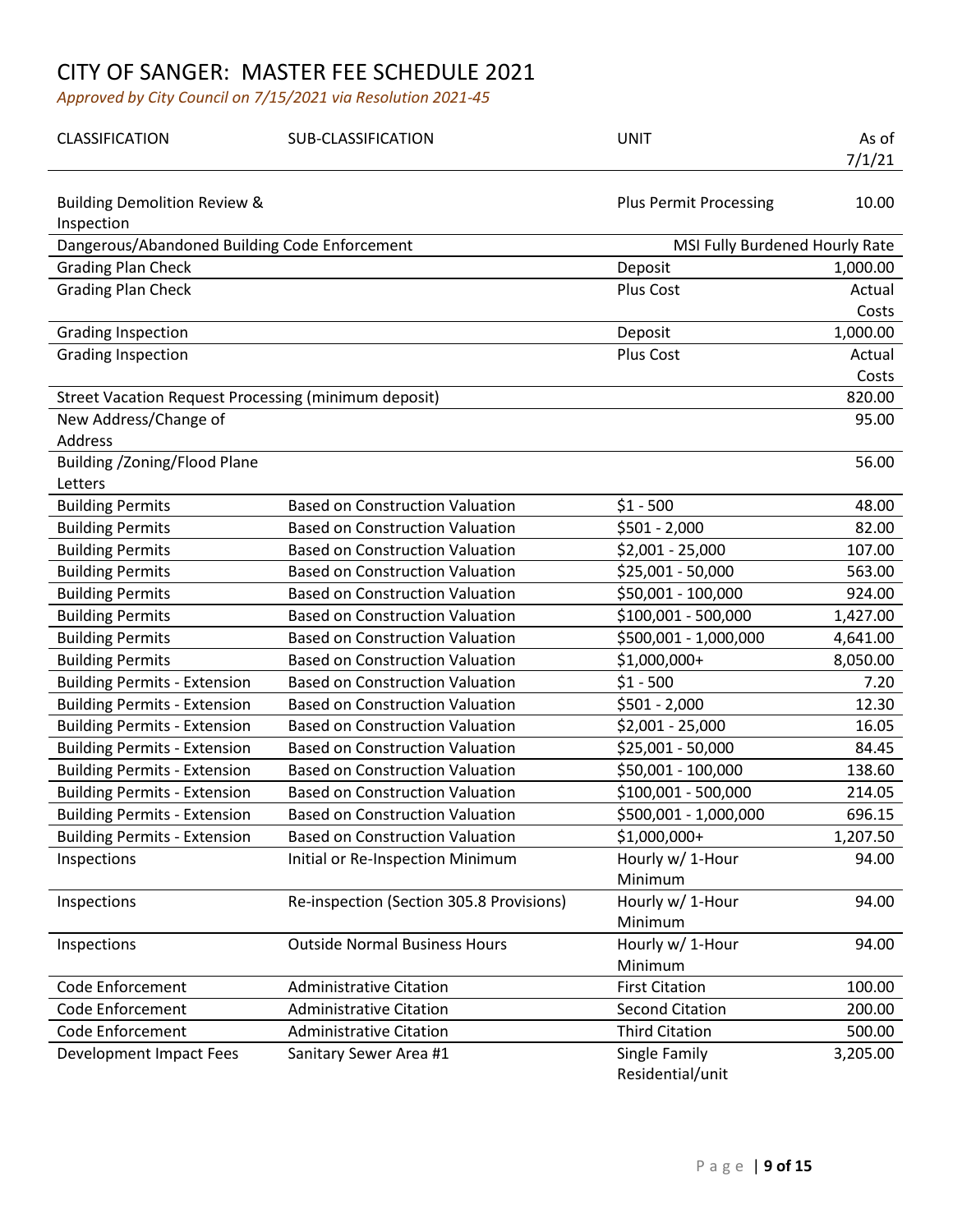| CLASSIFICATION                 | <b>SUB-CLASSIFICATION</b>                              | <b>UNIT</b>                        | As of<br>7/1/21 |
|--------------------------------|--------------------------------------------------------|------------------------------------|-----------------|
| Development Impact Fees        | Sanitary Sewer Area #1                                 | Multifamily<br>Residential/unit    | 2,724.00        |
| Development Impact Fees        | Sanitary Sewer Area #1                                 | Commercial/acre                    | 4,813.00        |
| Development Impact Fees        | Sanitary Sewer Area #1                                 | Industrial/acre                    | 6,268.00        |
| <b>Development Impact Fees</b> | Sanitary Sewer Area #2 (Collection) New<br>Growth Area | Single Family<br>Residential/unit  | 1,642.00        |
| Development Impact Fees        | Sanitary Sewer Area #2 (Collection) New<br>Growth Area | Multifamily<br>Residential/unit    | 1,356.00        |
| Development Impact Fees        | Sanitary Sewer Area #2 (Collection) New<br>Growth Area | Commercial/acre                    | 2,349.00        |
| Development Impact Fees        | Sanitary Sewer Area #2 (Collection) New<br>Growth Area | Industrial/acre                    | 0.00            |
| Development Impact Fees        | Sanitary Sewer Area #2 (Treatment) New<br>Growth Area  | Single Family<br>Residential/unit  | 6,800.00        |
| <b>Development Impact Fees</b> | Sanitary Sewer Area #2 (Treatment) New<br>Growth Area  | Multifamily<br>Residential/unit    | 5,780.00        |
| Development Impact Fees        | Sanitary Sewer Area #2 (Treatment) New<br>Growth Area  | Commercial/acre                    | 7,062.00        |
| Development Impact Fees        | Sanitary Sewer Area #2 (Treatment) New<br>Growth Area  | Industrial/acre                    | 10,575.00       |
| Development Impact Fees        | Water                                                  | Single Family<br>Residential/unit  | 1,622.00        |
| <b>Development Impact Fees</b> | Water                                                  | Multifamily<br>Residential/unit    | 1,397.00        |
| Development Impact Fees        | Water                                                  | Commercial/acre                    | 5,640.00        |
| Development Impact Fees        | Water                                                  | Industrial/acre                    | 4,350.00        |
| Development Impact Fees        | Storm Drain #DR-2                                      | Single Family<br>Residential/unit  | 5,475.00        |
| <b>Development Impact Fees</b> | Storm Drain #DR-2                                      | Multifamily<br>Residential/unit    | 2,290.00        |
| Development Impact Fees        | Storm Drain #DR-2                                      | Commercial/acre                    | 7,926.00        |
| <b>Development Impact Fees</b> | Storm Drain #DR-2                                      | Industrial/acre                    | 7,926.00        |
| <b>Development Impact Fees</b> | <b>Traffic</b>                                         | Single Family<br>Residential/unit  | 1,993.00        |
| <b>Development Impact Fees</b> | <b>Traffic</b>                                         | Multifamily<br>Residential/unit    | 1,592.00        |
| Development Impact Fees        | <b>Traffic</b>                                         | Commercial/acre                    | 22,425.00       |
| Development Impact Fees        | <b>Traffic</b>                                         | Industrial/acre                    | 17,940.00       |
| <b>Development Impact Fees</b> | Recreation                                             | Single Family<br>Residential/unit  | 2,490.00        |
| Development Impact Fees        | Recreation                                             | Multifamily<br>Residential/bedroom | 631.00          |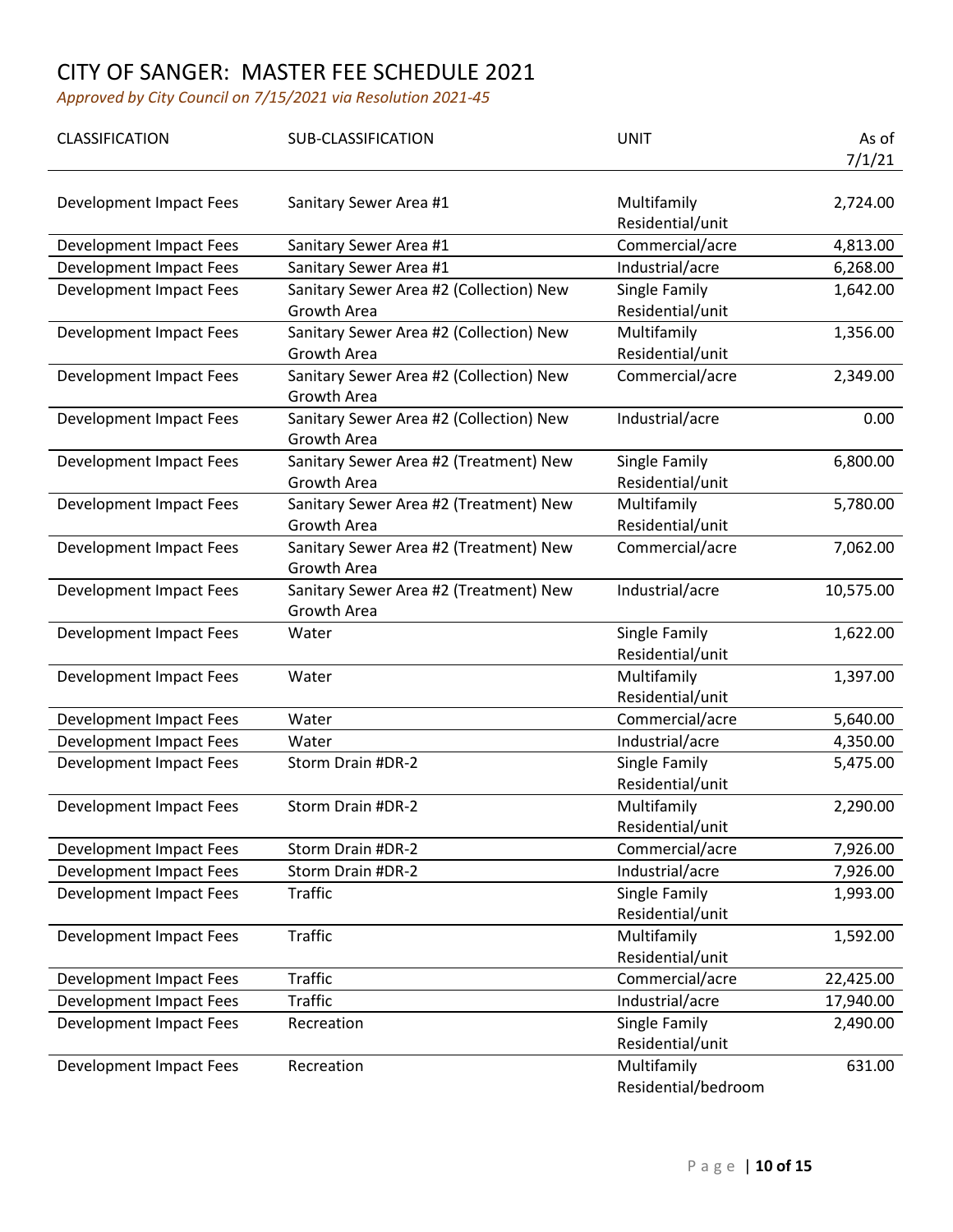| CLASSIFICATION             | SUB-CLASSIFICATION                                            | <b>UNIT</b>                       | As of<br>7/1/21 |
|----------------------------|---------------------------------------------------------------|-----------------------------------|-----------------|
| Development Impact Fees    | Recreation                                                    | Commercial/sq. ft. of<br>building | 0.22            |
| Development Impact Fees    | Recreation                                                    | Industrial/sq. ft. of<br>building | 0.22            |
| Development Impact Fees    | <b>Public Safety Facilties (Police)</b>                       | Single Family<br>Residential/unit | 1,538.00        |
| Development Impact Fees    | <b>Public Safety Facilties (Police)</b>                       | Multifamily<br>Residential/unit   | 1,230.00        |
| Development Impact Fees    | <b>Public Safety Facilties (Police)</b>                       | Commercial/acre                   | 2,857.00        |
| Development Impact Fees    | <b>Public Safety Facilties (Police)</b>                       | Industrial/acre                   | 2,857.00        |
| Development Impact Fees    | <b>Public Safety Facilties (Fire)</b>                         | Single Family<br>Residential/unit | 1,586.00        |
| Development Impact Fees    | <b>Public Safety Facilties (Fire)</b>                         | Multifamily<br>Residential/unit   | 1,270.00        |
| Development Impact Fees    | <b>Public Safety Facilties (Fire)</b>                         | Commercial/acre                   | 4,714.00        |
| Development Impact Fees    | <b>Public Safety Facilties (Fire)</b>                         | Industrial/acre                   | 4,714.00        |
| Development Impact Fees    | <b>Solid Waste Major Facilities</b>                           | Single Family<br>Residential/unit | 440.00          |
| Development Impact Fees    | Solid Waste Major Facilities                                  | Multifamily<br>Residential/unit   | 330.00          |
| Development Impact Fees    | Solid Waste Major Facilities                                  | Commercial/acre                   | 2,460.00        |
| Development Impact Fees    | Solid Waste Major Facilities                                  | Industrial/acre                   | 2,460.00        |
| <b>PUBLIC WORKS</b>        |                                                               |                                   |                 |
| <b>Encroachment Permit</b> | New Application                                               |                                   | 150.00          |
| <b>Returned Check Fee</b>  |                                                               | Per Returned Item                 | 12.00           |
| <b>Water Meter</b>         | <b>New Service Deposit</b>                                    |                                   | 200.00          |
| <b>Water Meter</b>         | <b>Base Rate Per Month</b>                                    | 5/8-3/4" Meter Size               | 12.46           |
| <b>Water Meter</b>         | Base Rate with UUT Exempt, (Inc. 0 - 6,000<br>Gallons) / Mth. | 5/8-3/4" Meter Size               | 10.19           |
| <b>Water Meter</b>         | <b>Base Rate Per Month</b>                                    | 1" Meter Size                     | 24.27           |
| <b>Water Meter</b>         | <b>Base Rate Per Month</b>                                    | 1 1/2 " Meter Size                | 62.32           |
| <b>Water Meter</b>         | <b>Base Rate Per Month</b>                                    | 2" Meter Size                     | 99.69           |
| <b>Water Meter</b>         | <b>Base Rate Per Month</b>                                    | 3" Meter Size                     | 186.92          |
| <b>Water Meter</b>         | <b>Base Rate Per Month</b>                                    | 4" Meter Size                     | 311.53          |
| <b>Water Meter</b>         | <b>Base Rate Per Month</b>                                    | 6" Meter Size                     | 623.06          |
| <b>Water Meter</b>         | <b>Base Rate Per Month</b>                                    | 8" Meter Size                     | 1,090.34        |
| <b>Water Meter</b>         | Volume Charge Per Thousand Gallons Per<br>Month               | 0 - 6,000 Gallons                 | 0.43            |
| <b>Water Meter</b>         | Volume Charge Per Thousand Gallons Per<br>Month               | 6,000 - 30,000 Gallons            | 0.71            |
| <b>Water Meter</b>         | Volume Charge Per Thousand Gallons Per<br>Month               | 30,000 - 100,000 Gallons          | 1.10            |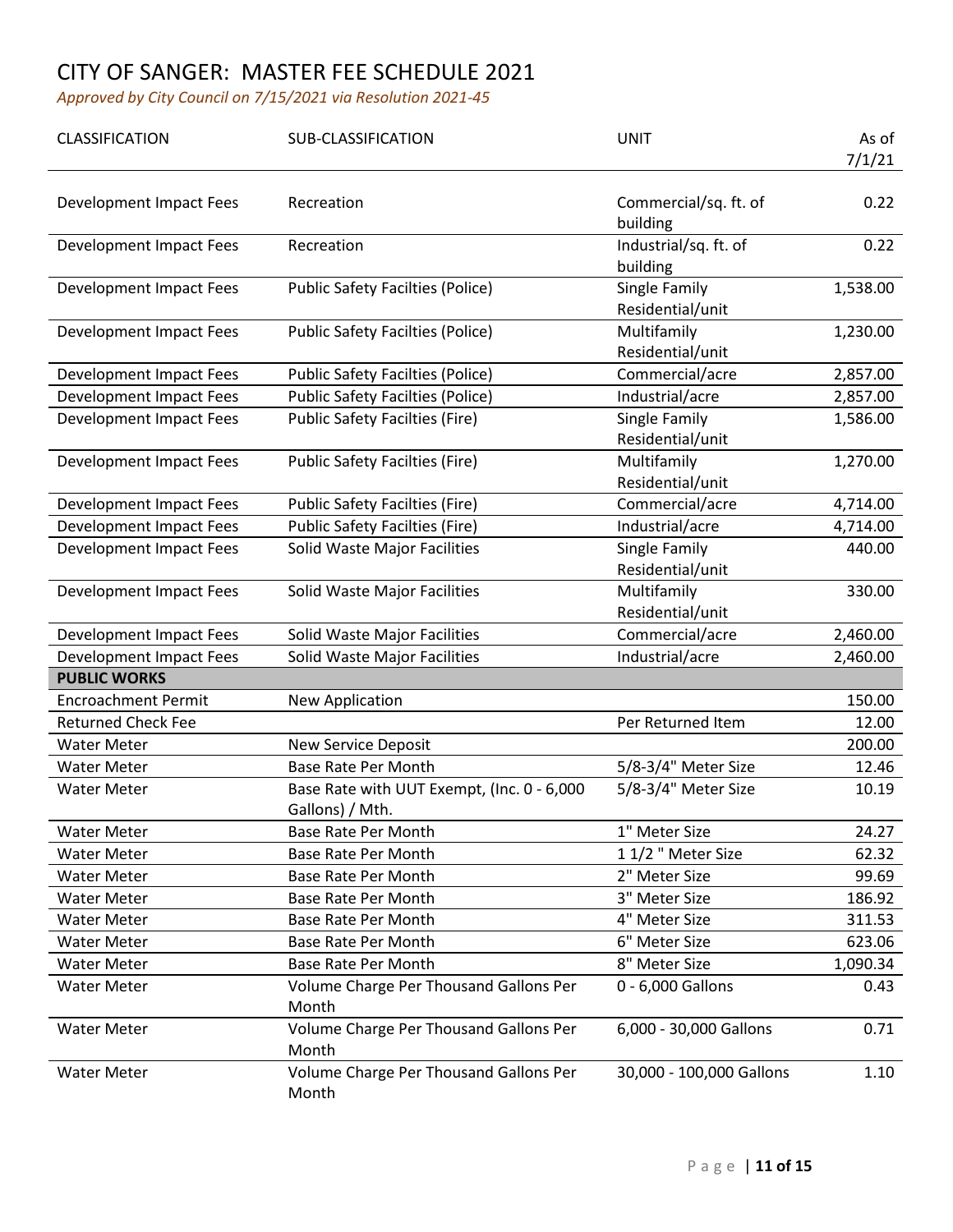| CLASSIFICATION                     | SUB-CLASSIFICATION                                    | <b>UNIT</b>                         | As of<br>7/1/21 |
|------------------------------------|-------------------------------------------------------|-------------------------------------|-----------------|
| <b>Water Meter</b>                 | Volume Charge Per Thousand Gallons Per<br>Month       | 100,000 - 500,000 Gallons           | 1.16            |
| <b>Water Meter</b>                 | Volume Charge Per Thousand Gallons Per<br>Month       | 500,000+ Gallons (Res. &<br>Comm.)  | 1.29            |
| <b>Water Meter</b>                 | Volume Charge Per Thousand Gallons Per<br>Month       | 500,000+ Gallons<br>(Industrial)    | 0.51            |
| <b>Water Meter</b>                 | Residential / Commercial Unit without<br>Meter        | <b>Flat Rate</b>                    | 34.63           |
| <b>Water Meter</b>                 | <b>Outside City Limits</b>                            | 125% x (Base Meter Rate<br>+ Usage) | 25%             |
| <b>Water Meter</b>                 | Outside City Limits Per Unit without Meter            | <b>Flat Rate</b>                    | 82.54           |
| Temporary turn off/on charge       |                                                       |                                     | 25.00           |
| <b>Monthly Penalty</b>             | On Delinquent Account                                 |                                     | 10%             |
| Shutoff Notice for Non-<br>Payment |                                                       |                                     | 10.00           |
| Shutoff for Non-Payment            |                                                       |                                     | 50.00           |
| <b>Water Meter Test</b>            |                                                       |                                     | 58.44           |
| Service Callout                    | <b>Outside Normal Business Hours</b>                  |                                     | 75.00           |
| Curb Stop Water Repair             |                                                       |                                     | 350.00          |
| <b>Meter Re-Installation</b>       |                                                       |                                     | 350.00          |
| Fire Hydrant Meter                 | Deposit                                               |                                     | 1,000.00        |
| Fire Hydrant Meter                 | <b>Monthly Rental</b>                                 |                                     | 65.54           |
| Fire Hydrant Meter                 | Volume Charge Per Thousand Gallons                    | 0 - 6,000 Gallons                   | 0.43            |
| Fire Hydrant Meter                 | <b>Volume Charge Per Thousand Gallons</b>             | 6,000 - 30,000 Gallons              | 0.71            |
| Fire Hydrant Meter                 | Volume Charge Per Thousand Gallons                    | 30,000 - 100,000 Gallons            | 1.10            |
| Fire Hydrant Meter                 | <b>Volume Charge Per Thousand Gallons</b>             | 100,000 - 500,000 Gallons           | 1.16            |
| Fire Hydrant Meter                 | Volume Charge Per Thousand Gallons                    | 500,000+ Gallons                    | 1.29            |
| Sewer                              | <b>Residential Monthly Rate</b>                       | 0 - 6,000 Gallons<br>Consumption    | 35.88           |
| Sewer                              | <b>Residential Monthly Rate</b>                       | 6,000+ Gallons<br>Consumption       | 39.86           |
| Sewer                              | <b>Commercial Base Rate</b>                           | Monthly                             | 39.86           |
| Sewer                              | Normal Strength (0-250 mg/l BOD)                      | <b>Per Thousand Gallons</b>         | 3.63            |
| Sewer                              | Medium Strength (251 mg/l to 500 mg/l<br>BOD)         | <b>Per Thousand Gallons</b>         | 4.16            |
| Sewer                              | High (501 mg/l BOD or greater BOD)                    | <b>Per Thousand Gallons</b>         | 4.70            |
| Industrial                         | <b>Industrial Base Rate</b>                           | Annual                              | 63.71           |
| Industrial                         | Flow Charge - Rate Multiplied by 1,000<br>Gallons     | Average Day Average<br>Month        | 2.01            |
| Industrial                         | BOD (Rate Multiplied by Average Pound<br>Contributed) |                                     | 6.06            |
| Sewer                              | <b>Investigation Fee</b>                              |                                     | 52.00           |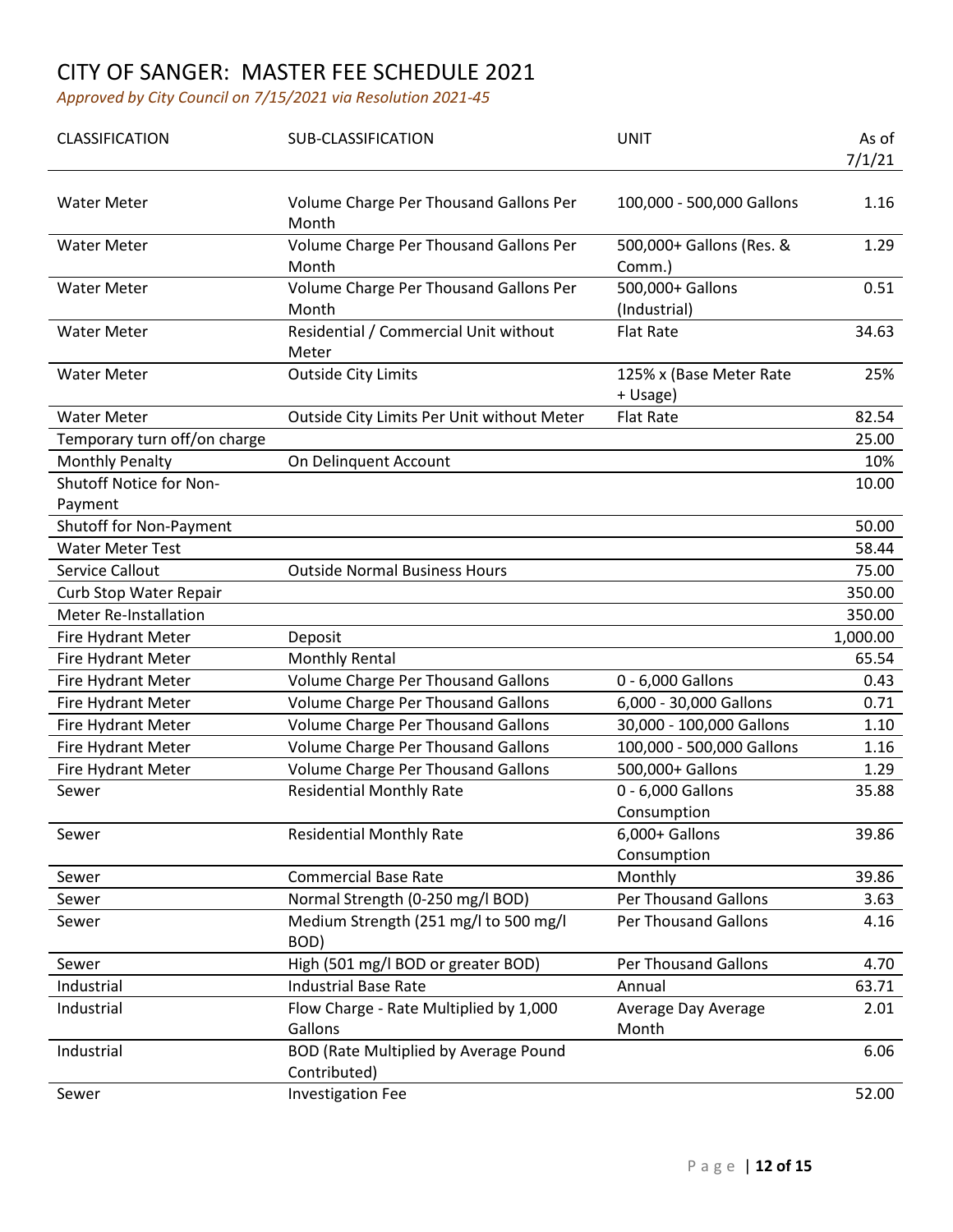| CLASSIFICATION         | <b>SUB-CLASSIFICATION</b>                           | <b>UNIT</b>                           | As of<br>7/1/21 |
|------------------------|-----------------------------------------------------|---------------------------------------|-----------------|
| Disposal - Residential | Wetwaste 60 or 90-Gallon & Greenwaste<br>100-Gallon | Per Month - Single Family             | 24.42           |
| Disposal - Residential | Wetwaste 60 or 90 & Greenwaste 100 - UUT<br>Exempt. | Per Month - Single Family             | 21.92           |
| Disposal - Residential | Recycling 96 Gallon Container                       | Per Month - Single Family             | 3.15            |
| Disposal - Residential | Wetwaste 60 or 90-Gallon & Greenwaste<br>100-Gallon | Per Month - Multifamily 2-<br>5 Units | 24.42           |
| Disposal - Residential | Recycling 96 Gallon Container                       | Per Month - Multifamily 2-<br>5 Units | 3.15            |
| Disposal - Commercial  | Recycling 96 Gallon Container (Per Unit)            | Per Month - Multifamily<br>6+ Units   | 1.74            |
| Disposal - Commercial  | Container: 90/95 gallon                             | 1 Pickup(s) per Week                  | 18.50           |
| Disposal - Commercial  | Container: 90/95 gallon                             | 2 Pickup(s) per Week                  | 23.50           |
| Disposal - Commercial  | Container: 90/95 gallon                             | 3 Pickup(s) per Week                  | 28.50           |
| Disposal - Commercial  | Container: 90/95 gallon                             | 4 Pickup(s) per Week                  | 33.50           |
| Disposal - Commercial  | Container: 90/95 gallon                             | 5 Pickup(s) per Week                  | 38.50           |
| Disposal - Commercial  | Container: 90/95 gallon                             | 6 Pickup(s) per Week                  | 43.50           |
| Disposal - Commercial  | Container: 1-yard bin                               | 1 Pickup(s) per Week                  | 47.00           |
| Disposal - Commercial  | Container: 1-yard bin                               | 2 Pickup(s) per Week                  | 84.99           |
| Disposal - Commercial  | Container: 1-yard bin                               | 3 Pickup(s) per Week                  | 126.00          |
| Disposal - Commercial  | Container: 1-yard bin                               | 4 Pickup(s) per Week                  | 166.00          |
| Disposal - Commercial  | Container: 1-yard bin                               | 5 Pickup(s) per Week                  | 200.00          |
| Disposal - Commercial  | Container: 1-yard bin                               | 6 Pickup(s) per Week                  | 230.00          |
| Disposal - Commercial  | Container: 2-yard bin                               | 1 Pickup(s) per Week                  | 85.40           |
| Disposal - Commercial  | Container: 2-yard bin                               | 2 Pickup(s) per Week                  | 167.87          |
| Disposal - Commercial  | Container: 2-yard bin                               | 3 Pickup(s) per Week                  | 244.33          |
| Disposal - Commercial  | Container: 2-yard bin                               | 4 Pickup(s) per Week                  | 322.67          |
| Disposal - Commercial  | Container: 2-yard bin                               | 5 Pickup(s) per Week                  | 389.15          |
| Disposal - Commercial  | Container: 2-yard bin                               | 6 Pickup(s) per Week                  | 464.40          |
| Disposal - Commercial  | Container: 3-yard bin                               | 1 Pickup(s) per Week                  | 115.58          |
| Disposal - Commercial  | Container: 3-yard bin                               | 2 Pickup(s) per Week                  | 219.30          |
| Disposal - Commercial  | Container: 3-yard bin                               | 3 Pickup(s) per Week                  | 321.21          |
| Disposal - Commercial  | Container: 3-yard bin                               | 4 Pickup(s) per Week                  | 423.64          |
| Disposal - Commercial  | Container: 3-yard bin                               | 5 Pickup(s) per Week                  | 523.10          |
| Disposal - Commercial  | Container: 3-yard bin                               | 6 Pickup(s) per Week                  | 623.07          |
| Disposal - Commercial  | Container: 4-yard bin                               | 1 Pickup(s) per Week                  | 137.43          |
| Disposal - Commercial  | Container: 4-yard bin                               | 2 Pickup(s) per Week                  | 270.04          |
| Disposal - Commercial  | Container: 4-yard bin                               | 3 Pickup(s) per Week                  | 387.00          |
| Disposal - Commercial  | Container: 4-yard bin                               | 4 Pickup(s) per Week                  | 481.60          |
| Disposal - Commercial  | Container: 4-yard bin                               | 5 Pickup(s) per Week                  | 580.50          |
| Disposal - Commercial  | Container: 4-yard bin                               | 6 Pickup(s) per Week                  | 675.96          |
| Disposal - Commercial  | Container: 6-yard bin                               | 1 Pickup(s) per Week                  | 165.64          |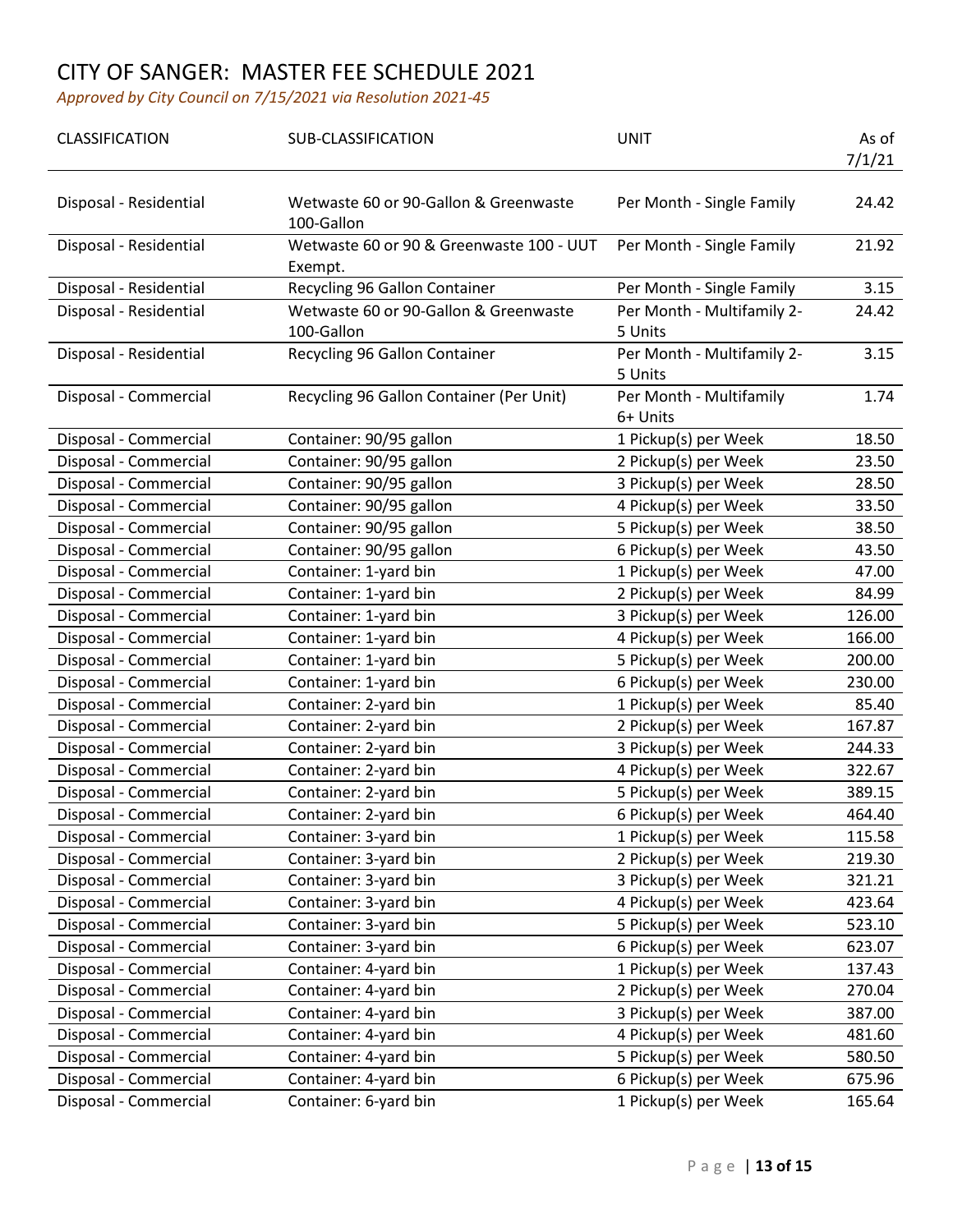| CLASSIFICATION             | SUB-CLASSIFICATION                         | <b>UNIT</b>              | As of  |
|----------------------------|--------------------------------------------|--------------------------|--------|
|                            |                                            |                          | 7/1/21 |
|                            |                                            |                          |        |
| Disposal - Commercial      | Container: 6-yard bin                      | 2 Pickup(s) per Week     | 330.24 |
| Disposal - Commercial      | Container: 6-yard bin                      | 3 Pickup(s) per Week     | 483.75 |
| Disposal - Commercial      | Container: 6-yard bin                      | 4 Pickup(s) per Week     | 634.68 |
| Disposal - Commercial      | Container: 6-yard bin                      | 5 Pickup(s) per Week     | 767.55 |
| Disposal - Commercial      | Container: 6-yard bin                      | 6 Pickup(s) per Week     | 913.32 |
| Disposal - Commercial      | Organics Recycling Container: 90/95 gallon | 1 Pickup(s) per Week     | 15.00  |
| Disposal - Commercial      | Organics Recycling Container: 90/95 gallon | 2 Pickup(s) per Week     | 28.00  |
| Disposal - Commercial      | Organics Recycling Container: 90/95 gallon | 3 Pickup(s) per Week     | 41.00  |
| Disposal - Commercial      | Organics Recycling Container: 90/95 gallon | 4 Pickup(s) per Week     | 54.00  |
| Disposal - Commercial      | Organics Recycling Container: 2-yard bin   | 1 Pickup(s) per Week     | 65.00  |
| Disposal - Commercial      | Organics Recycling Container: 2-yard bin   | 2 Pickup(s) per Week     | 125.00 |
| Disposal - Commercial      | Organics Recycling Container: 2-yard bin   | 3 Pickup(s) per Week     | 185.00 |
| Disposal - Commercial      | Organics Recycling Container: 2-yard bin   | 4 Pickup(s) per Week     | 245.00 |
| Disposal - Tire            | Passenger Car                              | Per Tire                 | 5.00   |
| Disposal - Tire            | <b>Truck</b>                               | Per Tire                 | 7.50   |
| Disposal - Tire            | Tractor                                    | Per Tire                 | 25.00  |
| Disposal - Return Charge / | 60, 90, or 100-Gallon Container            | Per Container Per Dump   | 10.00  |
| Extra Pick up              |                                            |                          |        |
| Disposal - Return Charge / | Container: 1-yard bin                      | Per Container Per Dump   | 20.00  |
| Extra Pick up              |                                            |                          |        |
| Disposal - Return Charge / | Container: 2-yard bin                      | Per Container Per Dump   | 30.00  |
| Extra Pick up              |                                            |                          |        |
| Disposal - Return Charge / | Container: 3-yard bin                      | Per Container Per Dump   | 40.00  |
| Extra Pick up              |                                            |                          |        |
| Disposal - Return Charge / | Container: 4-yard bin and up               | Per Container Per Dump   | 50.00  |
| Extra Pick up              |                                            |                          |        |
| Disposal - Bulky Item      | <b>Residential Customers only</b>          | 1st Occurrence (3 items, | 0.00   |
|                            |                                            | per calendar year)       |        |
| Disposal - Bulky Item      | <b>Residential Customers only</b>          | 2nd Occurrence (3 items, | 0.00   |
|                            |                                            | per calendar year)       |        |
| Disposal - Bulky Item      | <b>Residential Customers only</b>          | 3rd Occurrence (3 items, | 25.00  |
|                            |                                            | per calendar year) and   |        |
|                            |                                            | each thereafter          |        |
| Disposal - Bulky Item      | <b>Residential Customers only</b>          | Per item in excess of    | 10.00  |
|                            |                                            | allowable (each item)    |        |
| Disposal - Bulky Item      | <b>Residential Customers only</b>          | Maximum charge per hour  | 75.00  |
| Disposal - Special Event   | Delivery                                   | No Charge                | 0.00   |
| Containers                 |                                            |                          |        |
| Disposal - Special Event   | Collection - 3-Yard Bin                    | <b>Each Container</b>    | 40.00  |
| Containers                 |                                            |                          |        |
| Disposal - Special Event   | Collection - 90-Gallon                     | <b>Each Container</b>    | 20.00  |
| Containers                 |                                            |                          |        |